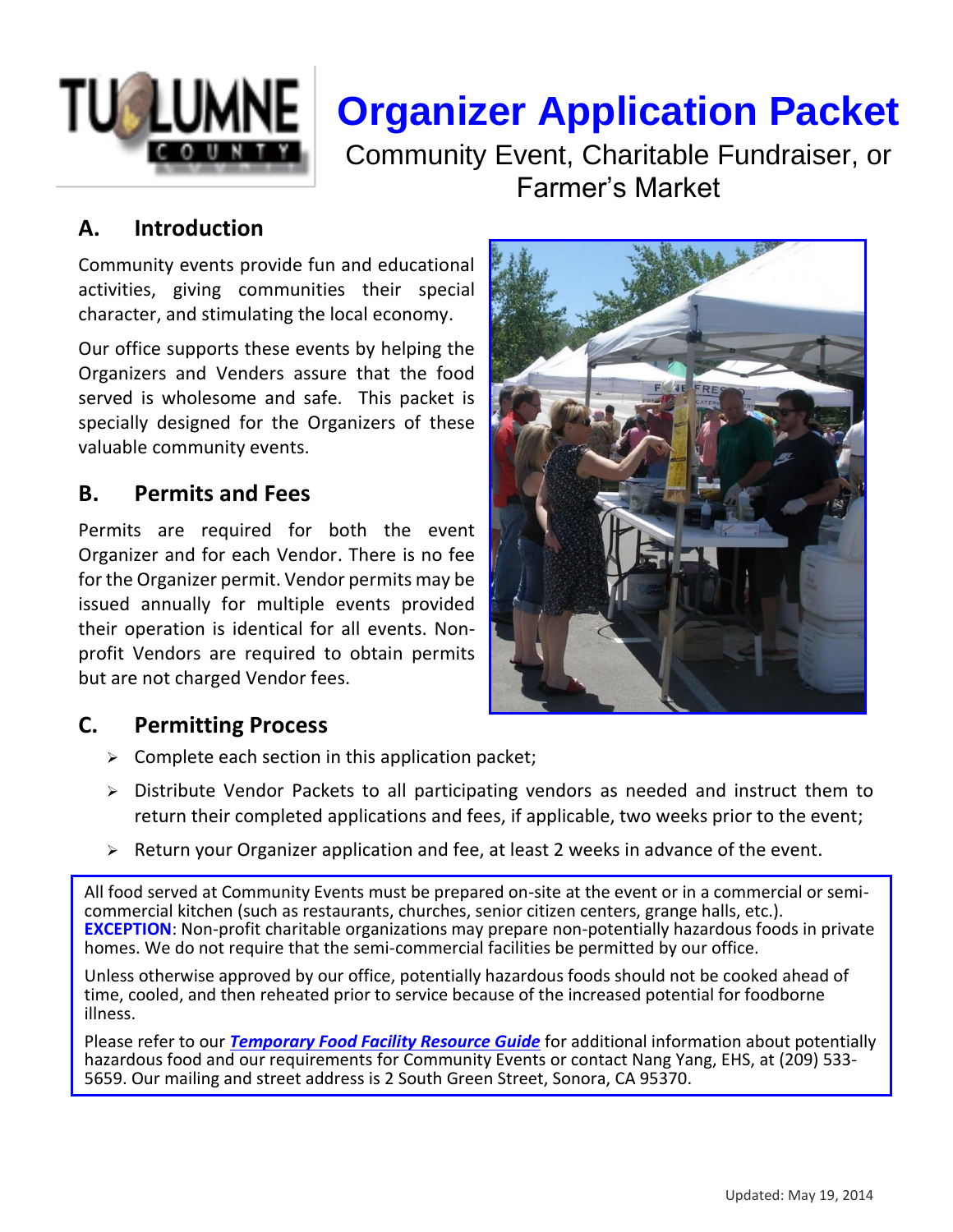

#### **Part One: Contact Information**

| Amount:     |
|-------------|
| Date Paid:  |
| Receipt No. |

| Event Name<br><b>Event Location</b> |                          |                                                   | <b>Organization Name/Contact Name</b><br><b>Coordinator Mailing Address</b> |                         |  |
|-------------------------------------|--------------------------|---------------------------------------------------|-----------------------------------------------------------------------------|-------------------------|--|
|                                     |                          |                                                   |                                                                             |                         |  |
| Hours of Operation                  | <b>Contact Telephone</b> |                                                   | <b>Email Address</b>                                                        |                         |  |
| <b>Part Two: Type of Event</b>      |                          | □Farmers Market                                   |                                                                             | <b>OCommunity Event</b> |  |
|                                     |                          | □Non-profit fundraiser with no For-Profit Vendors |                                                                             |                         |  |

# **Part Three: List of Participating Vendors**

| Vendor #<br>(Show on<br>Site Plan) | <b>Concession Name</b> | <b>Contact Person</b> | <b>Contact Telephone</b> |
|------------------------------------|------------------------|-----------------------|--------------------------|
|                                    |                        |                       |                          |
|                                    |                        |                       |                          |
|                                    |                        |                       |                          |
|                                    |                        |                       |                          |
|                                    |                        |                       |                          |
|                                    |                        |                       |                          |
|                                    |                        |                       |                          |
|                                    |                        |                       |                          |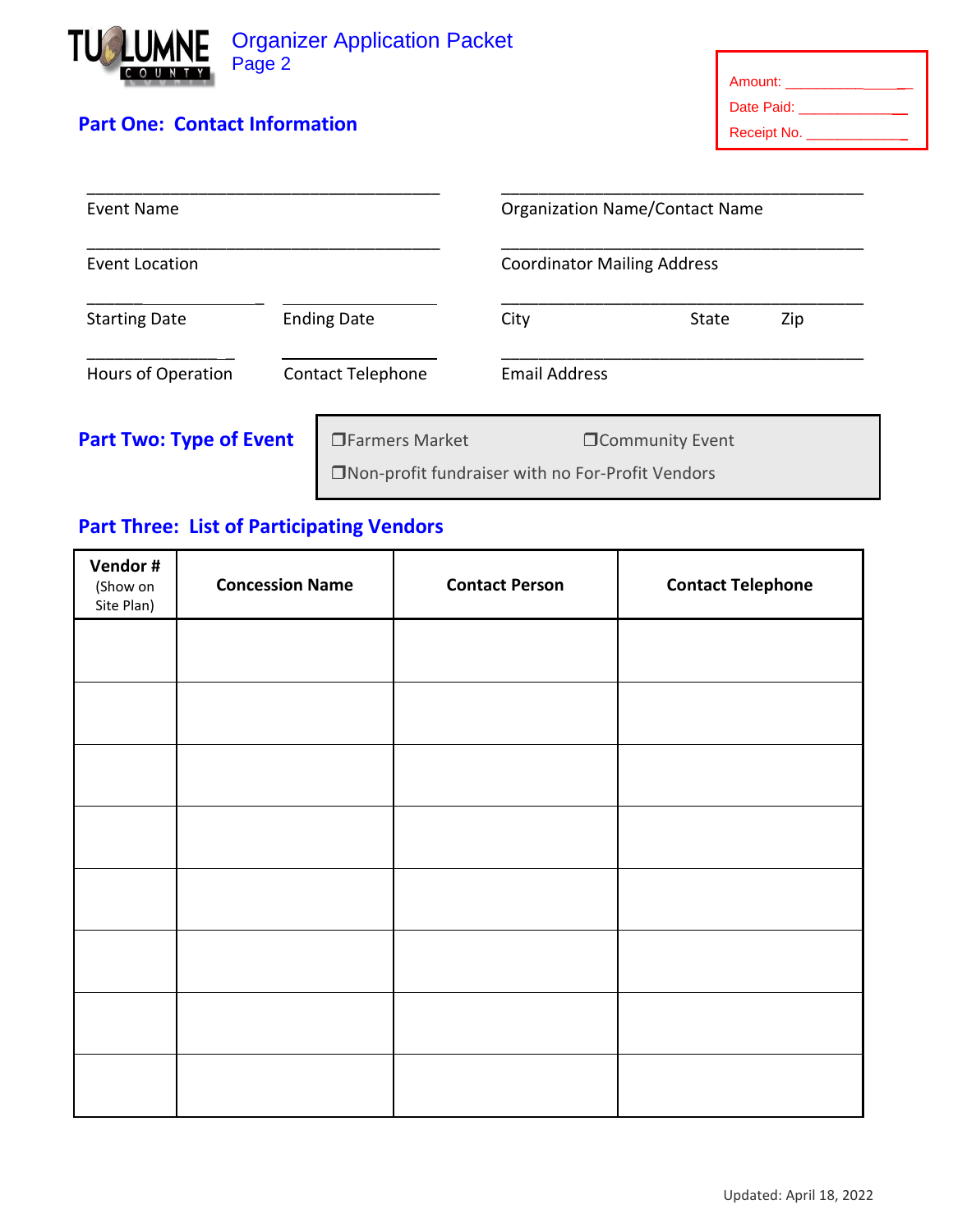

#### Organizer Application Packet Page 3

# **Part Four: Planning Checklist**





Contact Tuolumne County Environmental Health at (209) 533- 5659 any time for more information and explanation.

#### *A: Basic Requirements*

All vendors need to meet these requirements.

*If vendors are only serving prepackaged, non-potentially hazardous food, they do not need to comply with Parts B-D of the checklist.*

- $\Box$   $\Box$  Approved source: All food to be purchased from a permitted retail/wholesale facility
- $\Box$   $\Box$  No preparation of food in private home; all food to be prepared on-site at the event or in a commercial or semi-commercial kitchen such as restaurants, churches, senior citizen centers, grange halls, etc. (**EXCEPTION:** Charitable Non-Profit Vendors may prepare non-potentially hazardous foods in private homes up to 4 times a year for events lasting 3 days or less.)
- $\Box$   $\Box$  All foods stored off the floor a minimum of 6 inches and no food stored outside of booth
- $\Box$   $\Box$  Adequate trash and garbage disposal receptacles will be available in booth
- $\Box$   $\Box$  At least one toilet facility and a hand washing facility for each 15 employees within 200 ft of food prep and service area
- $\Box$   $\Box$  No pets or smoking allowed in food preparation, utensil washing, or food service/dining area vice/dining area

# *B: Protection of Food from Contamination*

Vendors serving any *unwrapped food* prior to sale need to meet these requirements. *If vendors are only serving non-potentially hazardous food, you do not need to comply with Parts C-D of the checklist.* 

- $\Box$   $\Box$  All food contact surfaces need to be smooth, easily cleanable, and non-absorbent
- $\tilde{I}$  Fully enclosed food preparation/handling area (**NOT REQUIRED** for Charitable Non-Profit Vendors)
- $\Box$   $\Box$  Cooked foods and produce stored and handled separately from raw beef, pork, fish, and poultry
- $\Box$   $\Box$  Hand washing facilities need to be provided within booth and used prior to bare hand contact with food
- $\Box$   $\Box$  All non-packaged food will be covered or otherwise protected from contamination and condiments served from approved dispensing units
- $\Box$   $\Box$   $\Box$  Ice will be from an approved source, kept free from contamination, served with ice scoop with handle, and stored separate from ice used for cooling purposes
- $\Box$   $\Box$   $\Box$  Approved facilities available to wash, rinse, and sanitize utensils; wastewater from sinks and other equipment will be disposed in the sanitary sewer and not into storm drain

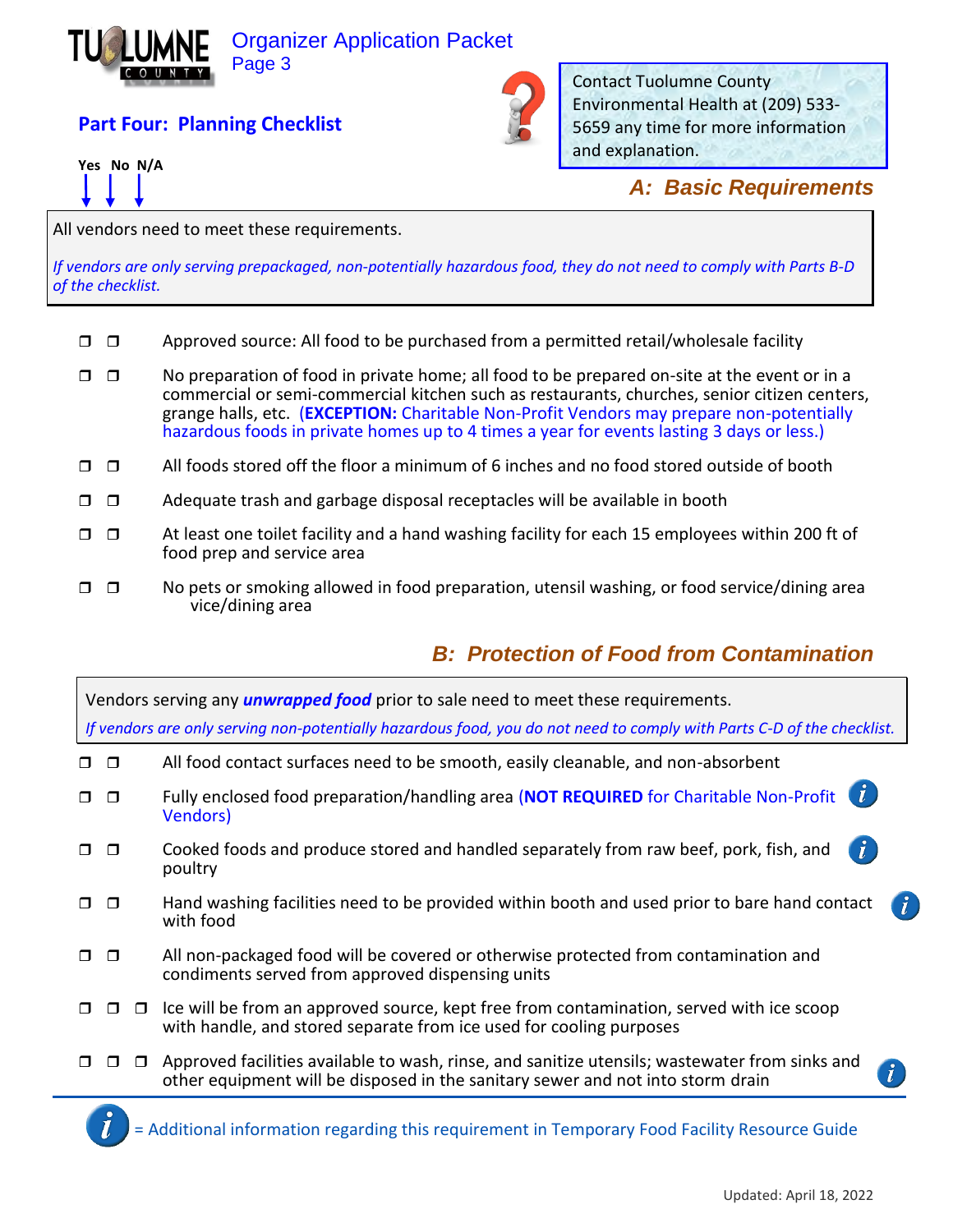

#### **Part Four: Planning Checklist**

# portion of the checklist. See description of potentially hazardous foods in the *Temporary Food Facility Resource Guide.*  **No potentially hazardous food offered to the public that has been prepared or stored in a private home. If potentially hazardous food has been prepared off-site, it must be at a commercial or semi-commercial kitchen such as a restaurant, church, grange, veteran's hall, senior citizen center, etc.**  $\Box$   $\Box$  Potentially hazardous food not cooked in advance, cooled, and then reheated prior to service without advance consultation with Environmental Health staff  $\Box$   $\Box$   $\Box$  Potentially hazardous food will be cooked to the proper temperature  $\ddot{\mathbf{i}}$  Potentially hazardous food will be: (a) Held hot at or above 135<sup>0</sup> F **or** (b) Held cold at or below  $45^0$  F □ □ Potentially hazardous food held hot at or above 135<sup>0</sup> F or cold at or below 45<sup>0</sup> F will not be re-served the following operating day. **EXCEPTIONS: (a)** Potentially hazardous food held at or below 41<sup>0</sup> F during the operating day by mechanical refrigeration may be re-served the following day if held overnight at or below 41<sup>0</sup> F or **(b)** Potentially hazardous food held continuously frozen may be re-served the following operating day

**Yes No N/A** 

Vendors serving *potentially hazardous food*, regardless of the packaging, need to comply with this

- $\Box$   $\Box$  Thermometers provided to monitor potentially hazardous food refrigeration temperature and metal stem thermometer provided to measure potentially hazardous food cooking and hot holding temperature
- $\Box$   $\Box$   $\Box$  Frozen potentially hazardous foods properly thawed (no thawing at ambient air temperature)
- $\Box$   $\Box$   $\Box$  Outdoor BBQ, if used, maintained: (a) adjacent to booth, (b) free from dust, (c) roped off from public

# *D: Protection of Transported Food*

*C: Temperature Control* 

Vendors preparing potentially hazardous food *off-site* need to complete this portion of checklist. *Only vendors who are preparing potentially hazardous food off site need to complete this portion of the checklist.*   $\Box$   $\Box$  Food prepared in a commercial or semi-commercial kitchen (Note: These are facilities such as restaurants, churches, granges, veteran's halls, senior citizen centers, etc.)  $\Box$   $\Box$  Food will be transported and stored in tightly covered, washable containers  $\Box$   $\Box$  Transport containers, if used, will be adequately insulated to maintain potentially hazardous food either: (a) hot, at or above 135<sup>0</sup> F, or (b) cold, at or below 41<sup>0</sup> F during transport

= Additional information regarding this requirement in Temporary Food Facility Resource Guide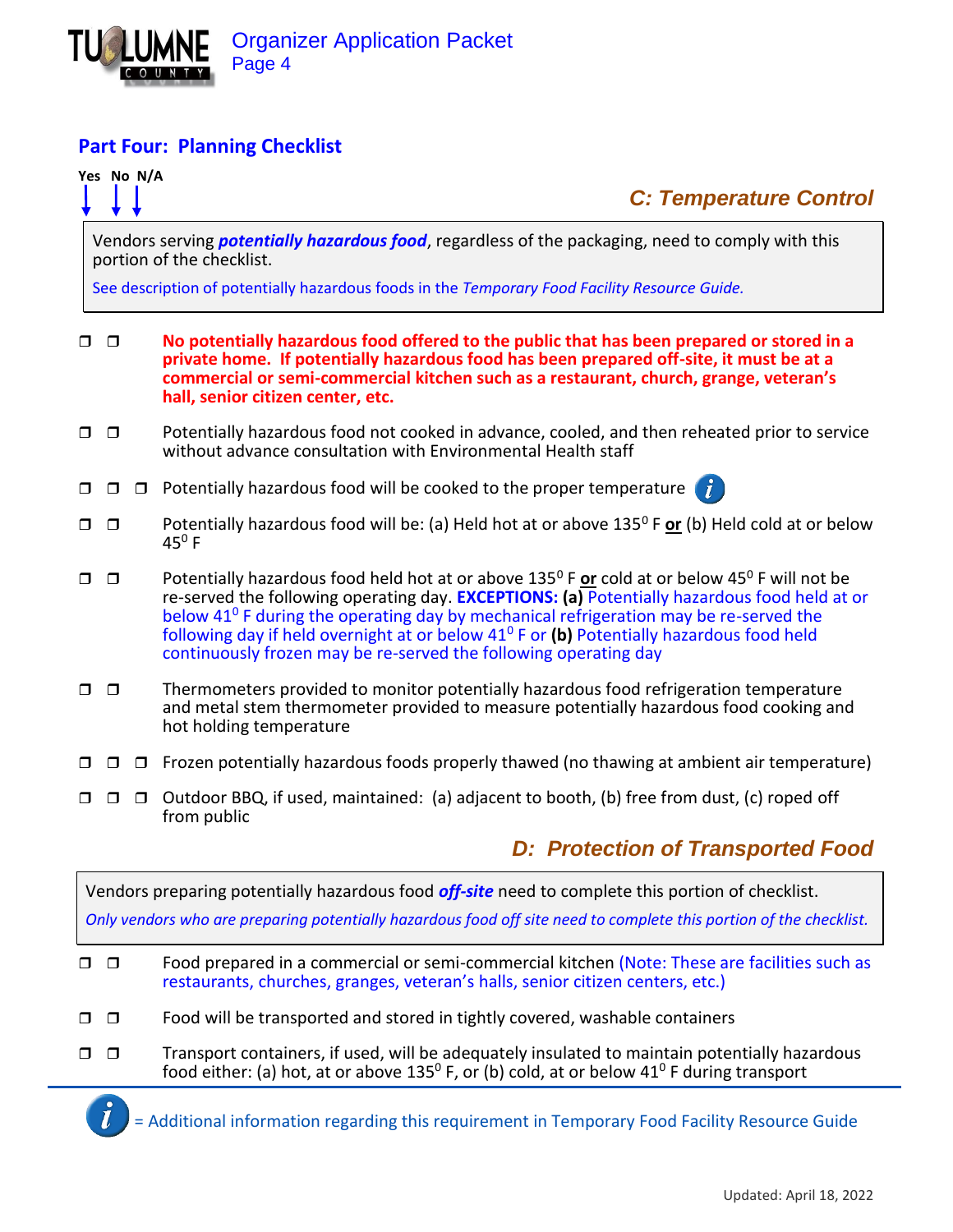

#### **Part Five: Event Site Plan**